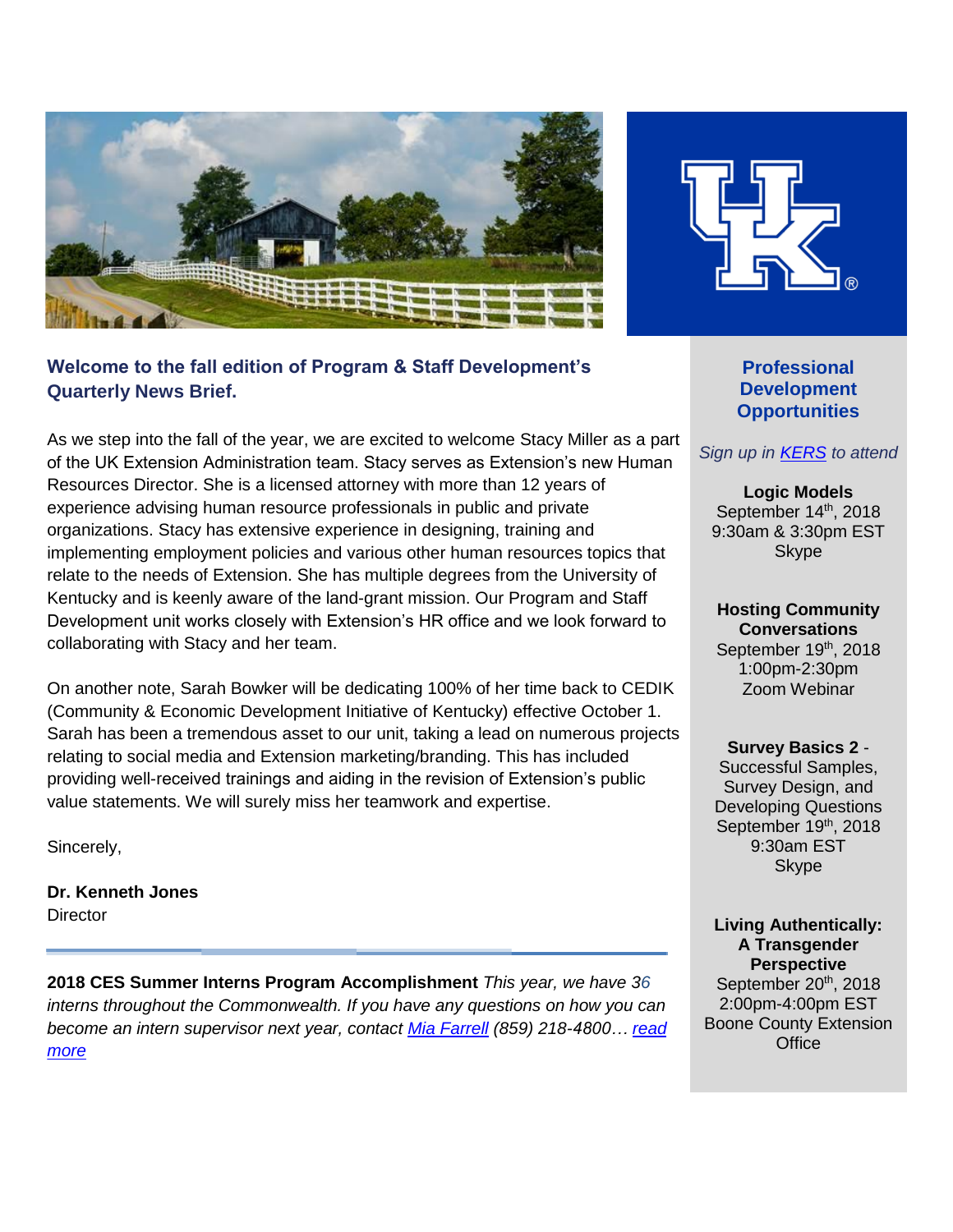# **Office of Diversity: SAVE THE DATE!** *The 7 th [Annual Jr. MANRRS Leadership](https://psd.ca.uky.edu/sites/psd.ca.uky.edu/files/ky_jr_manrrs_save_the_date.pdf)*

*[Institute will take place December 7-8, 2018.](https://psd.ca.uky.edu/sites/psd.ca.uky.edu/files/ky_jr_manrrs_save_the_date.pdf) For more information, contact contact [Mia Farrell](mailto:antomia.farrell@uky.edu) (859) 218-4800.* 

### **2018 Kentucky Cooperative Extension Diversity and Inclusion Awards**

*The Diversity & Inclusion Award recognizes special efforts to target groups of people not previously served by Extension. This award supports programs that go beyond Affirmative Action efforts to develop a culture and environment in which diversity is valued and inclusion is achieved. . For more information, contact contact [Mia Farrell](mailto:antomia.farrell@uky.edu) (859) 218-4800. Deadline for nominations is January 11, 2019*[…read more](https://psd.ca.uky.edu/sites/psd.ca.uky.edu/files/2018_diversity_nomination_form_revised.pdf)

#### **New Extension Personnel, Summer 2018**

*PSD warmly welcomes the new Cooperative Extension personnel who completed their orientation in August. Learn more about our new colleagues*..[.read more](https://psd.ca.uky.edu/files/psd_news_brief_bios_september_2018_final.pdf)

**Agent Success Story** *Stacy White, Bell County Wildlife Habitat and Damage Management Education*[…read more](https://psd.ca.uky.edu/files/fall_2018_success_story.pdf)

**Agent Success Story** *David Appelman, Bracken County Farm Management* […read more](https://psd.ca.uky.edu/files/fall_2018_success_story_2.pdf)

**Evaluation Tip** *Pam Sigler, Extension Specialist*  Predicting success before you begin...read more

## **Marketing Tip**

*Hayley Pierce, Extension Marketing Manager Are you using the correct Equal Employment Opportunity (EEO) Statement?…*[read](https://psd.ca.uky.edu/files/fall_2018_marketing_tip.pdf)  [more](https://psd.ca.uky.edu/files/fall_2018_marketing_tip.pdf)

**Teaching Tip**  *Pam Sigler, Extension Specialist Preparing the Space Contributes to Effective Teaching …*[read more](https://psd.ca.uky.edu/files/fall_2018_teaching_tip.pdf)

**Technology Tip** *Jeff Young, Director of County Operations "Poll Everywhere" is an audience response tool that works through text messaging or the web…*[read more](https://psd.ca.uky.edu/sites/psd.ca.uky.edu/files/summer_2018_marketing_tip.pdf)

**Survey Basics 3** -

Constructing Open and Closed Ended Questions and General Questionnaire **Writing** October 3rd, 2018 9:30am EST Skype

**Understanding Diversity: Interfacing with/Becoming a Part of the Community** October 17<sup>th</sup>, 2018 9:00am-12:00pm EST KSU Cooperative Extension Bldg.

#### **Leadership Development within Communities**

October 17th, 2018 1:00-4:00pm EST KSU Cooperative Extension Bldg.

#### **Survey Basics 4-** Mixed

Mode for Increasing Survey **Success** October 17th, 2018 9:30am EST **Skype** 

#### **Community Design 101**:

Trailblazing - Beyond a Path October 23rd, 2018 11:00am-12:00pm EST Zoom Webinar

**Becoming A Skilled Facilitator** October  $24<sup>th</sup>$ , 2018 9:00am-4:00pm EST Bath County Extension **Office**